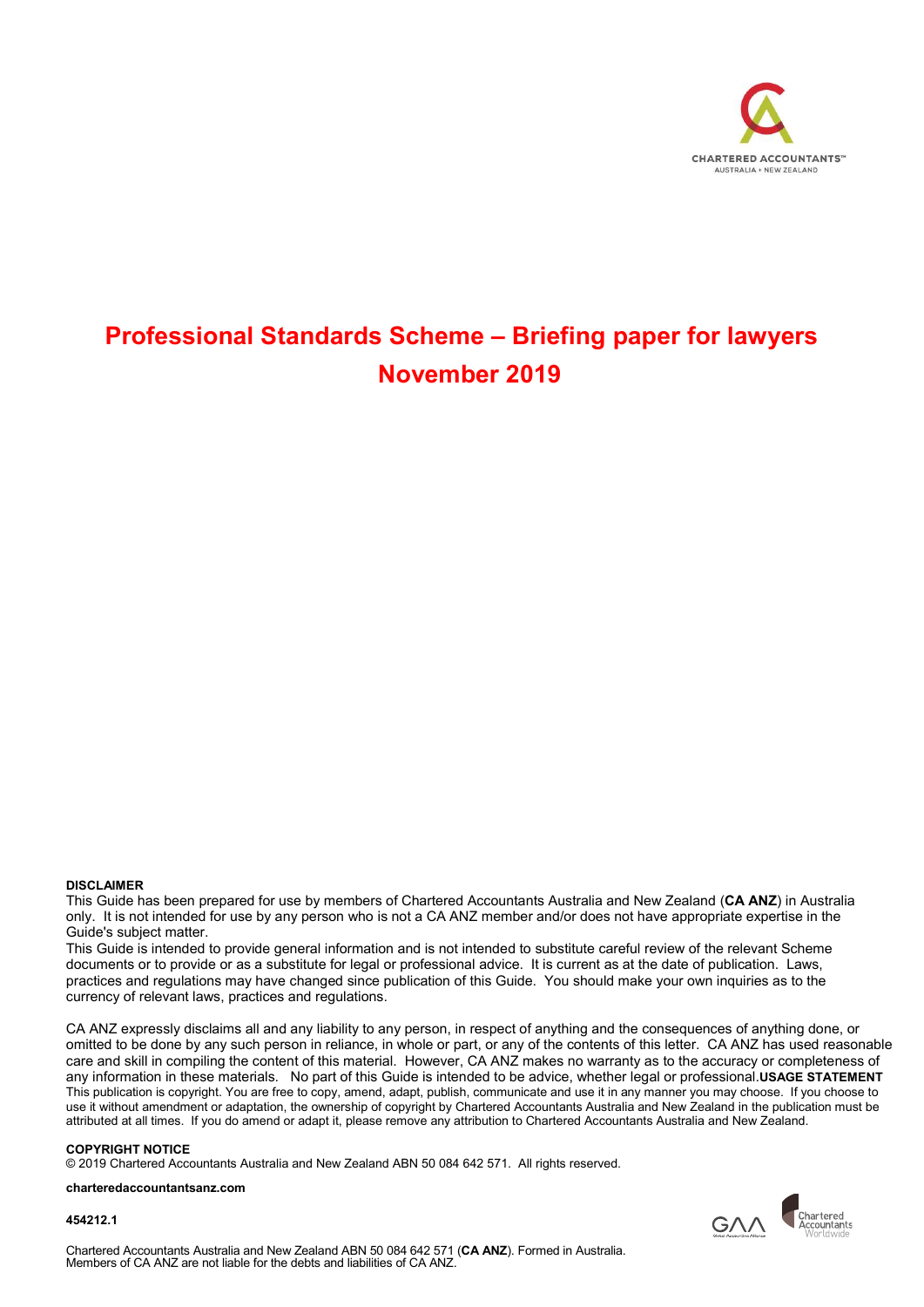## 1. Background

## 1.1 Brief outline of the Professional Standards Scheme

- (a) Chartered Accountants Australia and New Zealand Professional Standards Scheme (Scheme) has been prescribed under the NSW Professional Standards Act with mutual recognition for each State and Territory of Australia as well as the Competition and Consumer Act 2010 of the Commonwealth (each an Act and together, the Acts).
- (b) The Scheme is intended to remain in force for 5 years from its commencement. The Scheme commenced on 8 October 2019.
- (c) The Acts provide that prescribed schemes limit the "occupational liability" of the participating members of an "occupational association".
	- (i) Section 28 of the NSW Act provides in part:

"(1) To the extent provided by this Act and the provisions of the scheme, a scheme limits the occupational liability, in respect of a cause of action founded on an act or omission occurring during the period when the scheme is in force, of any person to whom the scheme applied at the time when the act or omission occurred."

- (ii) The various State Interpretation Acts provide that a "person" includes an individual, a corporation and a body corporate.
- (iii) It follows from the use of the word "person" in the relevant Acts that the liability limitation provisions in the Acts would not apply to:
	- A. a partnership (as opposed to its individual members);
	- B. a trust (as opposed to the trustee); or
	- C. an unincorporated association.
- (d) The Acts provide that if the Scheme applies to a person, it also applies to each:
	- (i) employee of the person;
	- (ii) partner of the person,

provided that if an employee or partner is entitled to be a member of the same occupational association, but is not a member, then the Scheme does not apply to that employee or partner.

(e) The Acts also provide that if a Scheme participant is a body corporate, the Scheme also applies to each officer of the body corporate, provided that if an officer is entitled to be a member of the same occupational association, but is not a member, then the Scheme does not apply to that officer.

charteredaccountantsanz.com

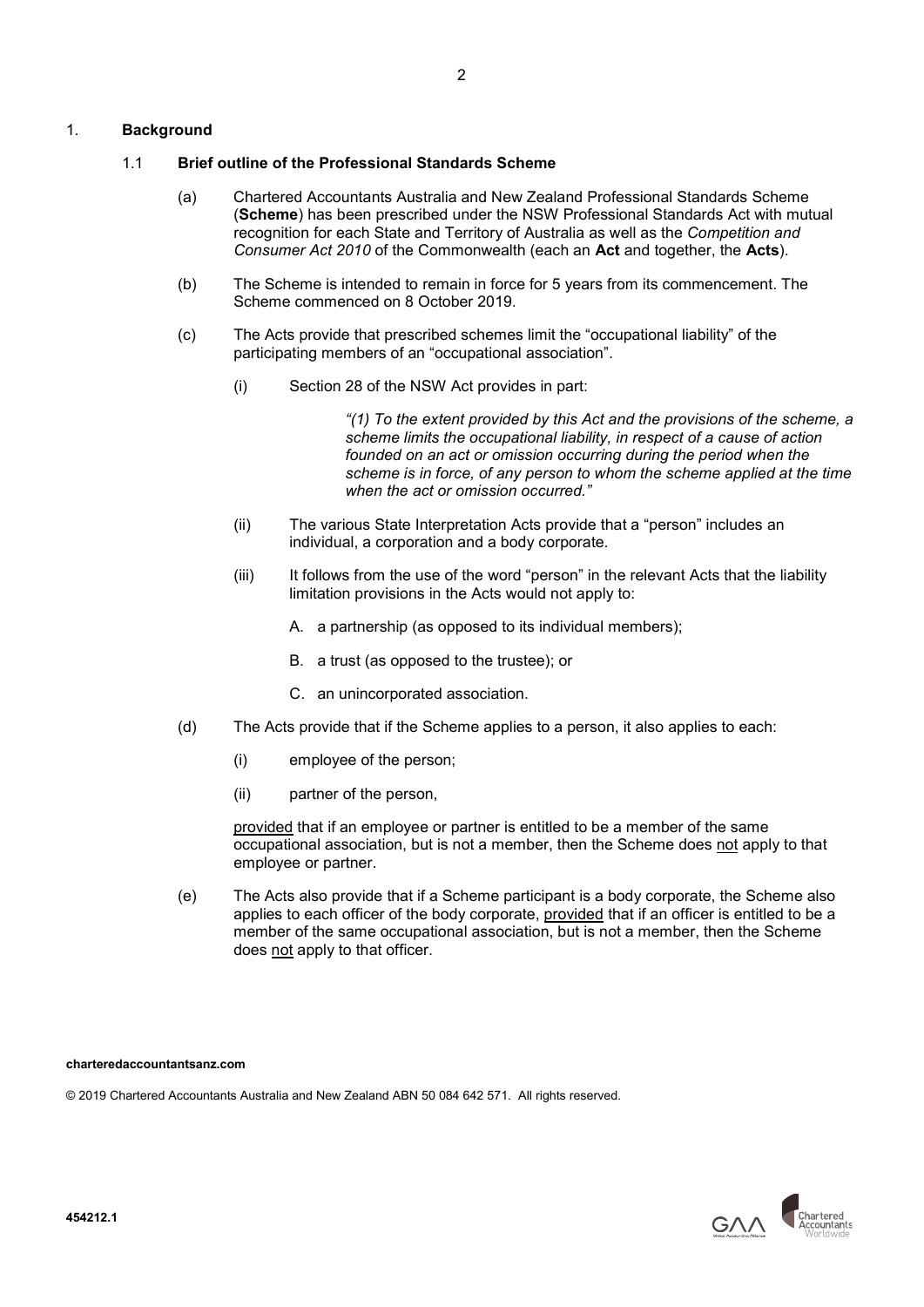- (f) The participating members of the CA ANZ Scheme who are covered by the Scheme are:
	- (i) all CA ANZ members who:
		- hold a current Australian Certificate of Public Practice;
		- are affiliate member;
		- or are incorporated Practice Entity Members
- (g) A person to whom the Scheme applies cannot choose not to be subject to the Scheme, unless they have been exempted by CA ANZ. Section 2.2 of each CA ANZ Scheme provides that "CA ANZ may, on application by a person, exempt the person from the Scheme if CA ANZ is satisfied that he or she would suffer financial hardship in obtaining professional indemnity insurance to the levels set out in [the Scheme]."
- (h) The Acts define "occupational liability" as:

"Civil liability arising (in tort, contract or otherwise) directly or vicariously from anything done or omitted by a member of an occupational association acting in the performance of his or her occupation."

- (i) The Acts do not apply to any liability for damages arising from:
	- (i) the death of or personal injury to a person;
	- (ii) a breach of trust; or
	- (iii) fraud or dishonesty.
- (j) The Scheme only applies to limit liability where the acts or omission of the participant giving rise to the cause of action, occurred during the period when the Scheme is in force. It is irrelevant if the proceedings which form the basis of the claim are instituted after the period of the Scheme.
- (k) If a CA ANZ member provides services in another State or Territory, that member is also a participating member of the Scheme of that State or Territory. There is no requirement in the Schemes that to be covered by the Scheme, a member must be located in that State or Territory. The jurisdictional trigger is where the service was provided, not where the practitioner is located.
- (l) The Scheme only affects the liability of a participant for damages arising from a single cause of action to the extent to which the liability results in damages exceeding \$2 million. In other words, if a claim for less than \$2 million is brought against a participant, then that liability is not limited by the Scheme. Only if the claim exceeded \$2 million, would the Scheme operate.

charteredaccountantsanz.com

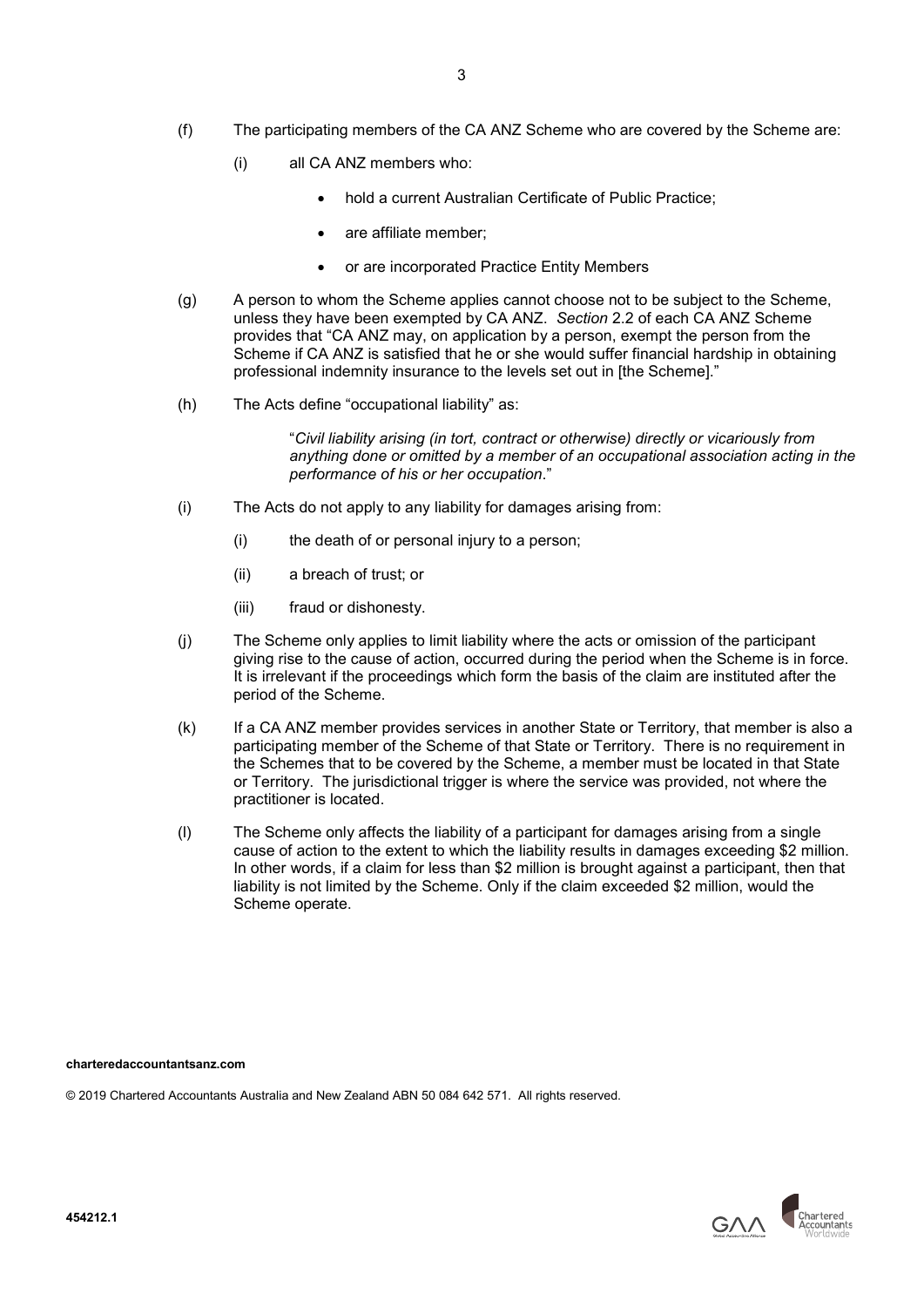## 1.2 Liability caps

- (a) The Scheme provides a participating member with a defence which removes the member's exposure to a judgment beyond the caps specified in the Scheme.
- (b) Damages are only capped however, if the defendant Scheme participant satisfies the Court that he/she/it holds Professional Indemnity Insurance cover and/or business assets to the applicable monetary ceiling specified in the Scheme.
- (c) There are 3 categories of occupational liability services in the Scheme:
	- (i) Category 1 audit services;
	- (ii) Category 2 insolvency services; and
	- (iii) Category 3 any services provided by a Scheme participant in the performance of his, her or its occupation, which are not in Categories 1 or 2.
- (d) Category 1 liability cap audit services:
	- (i) \$2 million, where the claim arises from a service in respect of which the fee is less than \$100,000;
	- (ii) \$5 million where the claim arises from a service in respect of which the fee is \$100,000 or more, but less than \$300,000;
	- (iii) \$10 million where the claim arises from a service in respect of which the fee is \$300,000 or more, but less than \$500,000;
	- (iv) \$20 million where the claim arises from a service in respect of which the fee is \$500,000 or more, but less than \$1,000,000;
	- (v) \$50 million where the claim arises from a service in respect of which the fee is \$1,000,000 or more but less than \$2,500,000; and
	- (vi) \$75 million where the claim arises from a service in respect of which the fee is \$2,500,000 or more.
- (e) Category 2 liability cap insolvency services:
	- (i) \$2 million, where the relevant fee is less than \$100,000;
	- (ii) \$5 million, where the relevant fee is \$100,000 or more, but less than \$300,000;
	- (iii) \$10 million, where the relevant fee is \$300,000 or more, but less than \$500,000;
	- (iv) \$20 million where the relevant fee is \$500,000 or more.

The relevant fee is the highest fee billed by a Participant (or by all Participants who are members of a practice entity) in a single financial year for a Category 2 engagement/appointment over the 3 financial years prior to the year in which the Participant commenced to provide the services the subject of the claim. If the Participant only has 2 years' fee history, then the relevant fee is the highest such fee billed in either of those years. If the Participant only has 1 year's fee history, then the relevant fee is the

#### charteredaccountantsanz.com

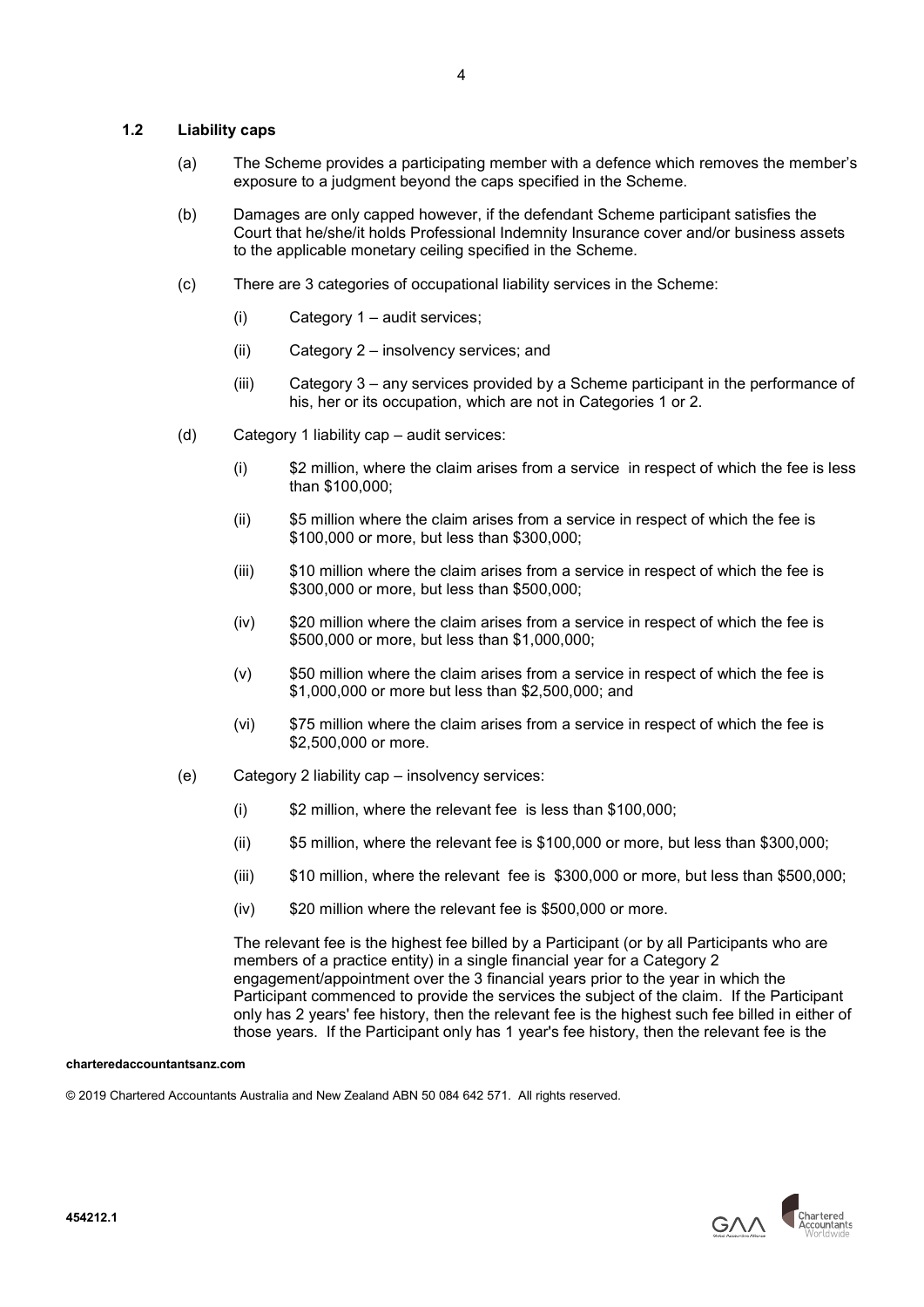highest such fee billed in that year. If the Participant has less than 1 full financial year's fee history, then the relevant fee is \$2 million.

- (f) Category 3 liability cap other services:
	- (i) \$2 million, where the claim arises from a service in respect of which the fee is less than \$100,000;
	- (ii) \$5 million where the claim arises from a service in respect of which the fee is \$100,000 or more, but less than \$300,000;
	- (iii) \$10 million where the claim arises from a service in respect of which the fee is \$300,000 or more, but less than \$500,000;
	- (iv) \$20 million where the claim arises from a service in respect of which the fee is \$500,000 or more.
- (g) CA ANZ has observed that some lawyers defending claims against CA ANZ members have not been pleading the limitation of liability defence under the relevant Act.
- (h) It is thought that the failure to plead the limitation of liability defence may be due to:
	- (i) a reluctance by insurers to incur the additional legal fees required to plead and establish the defence; and/or
	- (ii) a lack of understanding as to how the Scheme works.
- (i) The purpose of this paper is accordingly to:
	- (i) briefly explain for insurance companies and defence lawyers, how the Scheme works; and
	- (ii) raise some issues for consideration by insurance companies and defence lawyers.

# 2. Issues for defence lawyers – Pleading limitation of liability defence

- (a) Damages will not be limited unless the limitation of liability defence is pleaded. If that is the result of an oversight or mistake, the client may have a negligence action against the lawyer for not pleading the defence, the damages likely being the difference between what the damages would have been if the defence had been pleaded (the limitation amount under the Scheme, which would have been paid out by the member's insurance company) and the damages actually ordered by the court.
- (b) As a result of the High Court's 2009 decision in Aon Risk Management v Australian National University, in which it expressly overruled State of Queensland v J L Holdings, late applications to amend are now much more likely to be refused:
	- (i) Prior to Aon Risk Management v Australian National University, the leading case on the amendment of pleadings was State of Queensland v J L Holdings Pty Limited (1997), which was previously authority for the proposition that "justice" was the paramount consideration in determining an application for leave to amend pleadings. Although Court case management principles (such as efficiency and avoiding delay) were a relevant consideration, the High Court previously held that they could not "prevail over the injustice of shutting the applicants out from raising

### charteredaccountantsanz.com

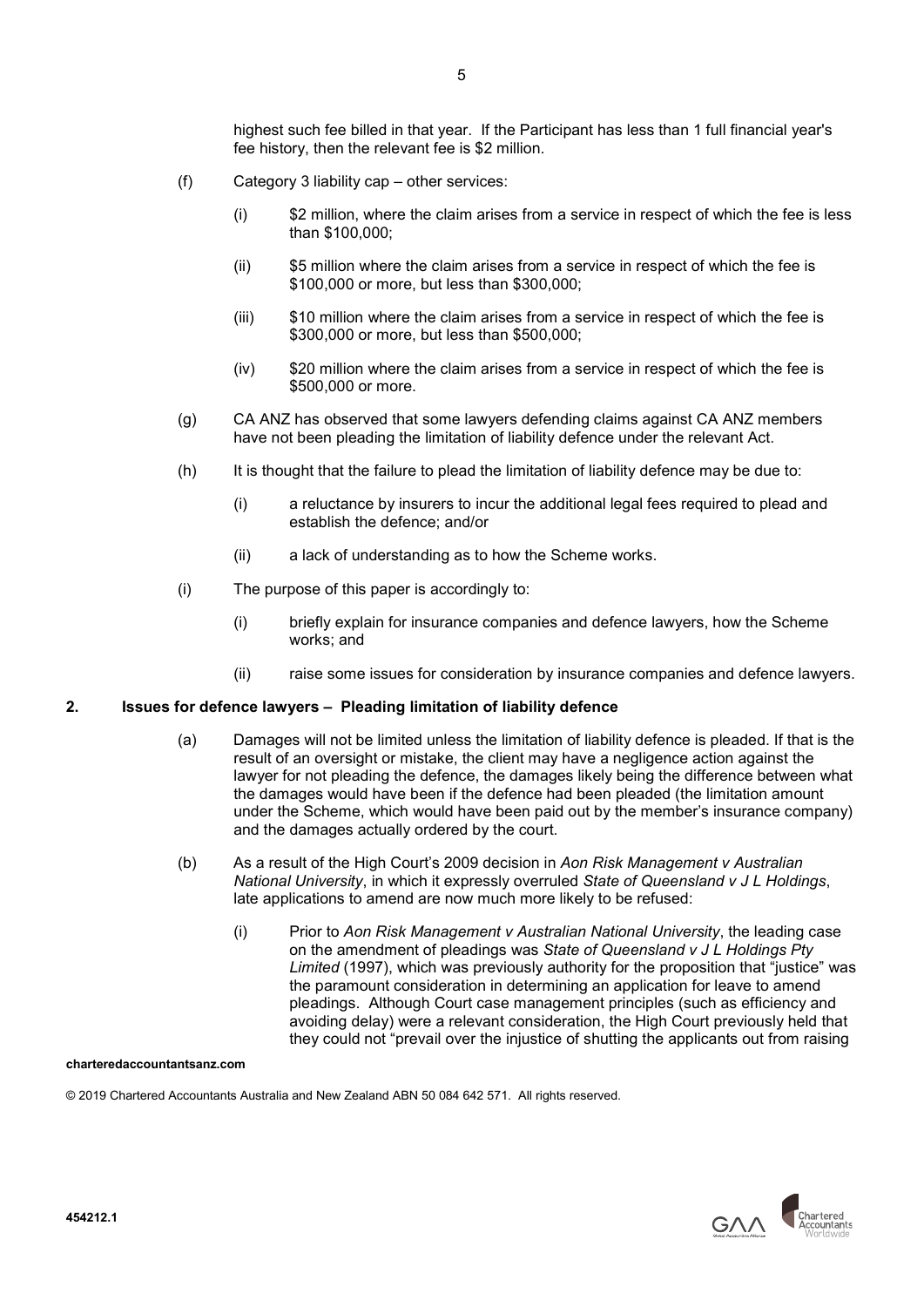an arguable defence, thus precluding the determination of an issue between the parties."

As a consequence of that decision, the accepted position until recently was that an application to amend would in most cases be granted, so long as:

- A. the proposed amendment raised an arguable issue; and
- B. any prejudice suffered by the other party or parties could be adequately compensated by an order for costs.
- (ii) The High Court in Aon expressly overruled Queensland  $v J L$  Holdings, and held that the various Court Rules must be applied having regard to the objectives of the timely disposal of proceedings at an affordable cost, where these objectives are stated. In this context, the "just resolution" of proceedings remains the paramount consideration, but this phrase is to be understood as encompassing the minimisation of expense and delay.

In particular, the High Court stated:

"Speed and efficiency, in the sense of minimum delay and expense, are seen as essential to a just resolution of the proceedings. This should not detract from a proper opportunity being given to the parties to plead their case, but it suggests that limits may be placed upon re-pleading, when delay and cost are taken into account. The Rule's reference to the need to minimise costs implies that an order for costs may not always provide sufficient compensation and therefore achieve a just resolution. It cannot therefore be said that a just resolution requires that a party be permitted to raise any arguable case at any point in the proceedings, on payment of costs…The modern view is that even an order for indemnity costs may not always undo the prejudice a party suffers by late amendment."

(iii) On the specific facts of the case before it, the High Court commented:

"... the history of these proceedings reveals an unduly permissive approach at both trial and appellate level to an application which was made late in the day, was inadequately explained, necessitated the vacation or adjournment of the dates set down for trial, and raised new claims not previously agitated apparently because of a deliberate tactical decision not to do so. In such circumstances, the party making the application bears a heavy burden to show why, under a proper reading of the applicable Rules of Court, leave should be granted.

In the proper exercise of the primary judge's discretion, the applications for adjournment and amendment were not to be considered solely by reference to whether any prejudice to Aon could be compensated by costs. Both the primary judge and the Court of Appeal should have taken into account that, whatever costs are ordered, there is an irreparable element of unfair prejudice in unnecessarily delaying proceedings. Moreover, the time of the court is a publicly funded resource. Inefficiencies in the use of that resource, arising from the vacation or adjournment of trials, are to be taken into account. So too is the need to maintain public confidence in the judicial system. Given its nature, the circumstances in

charteredaccountantsanz.com